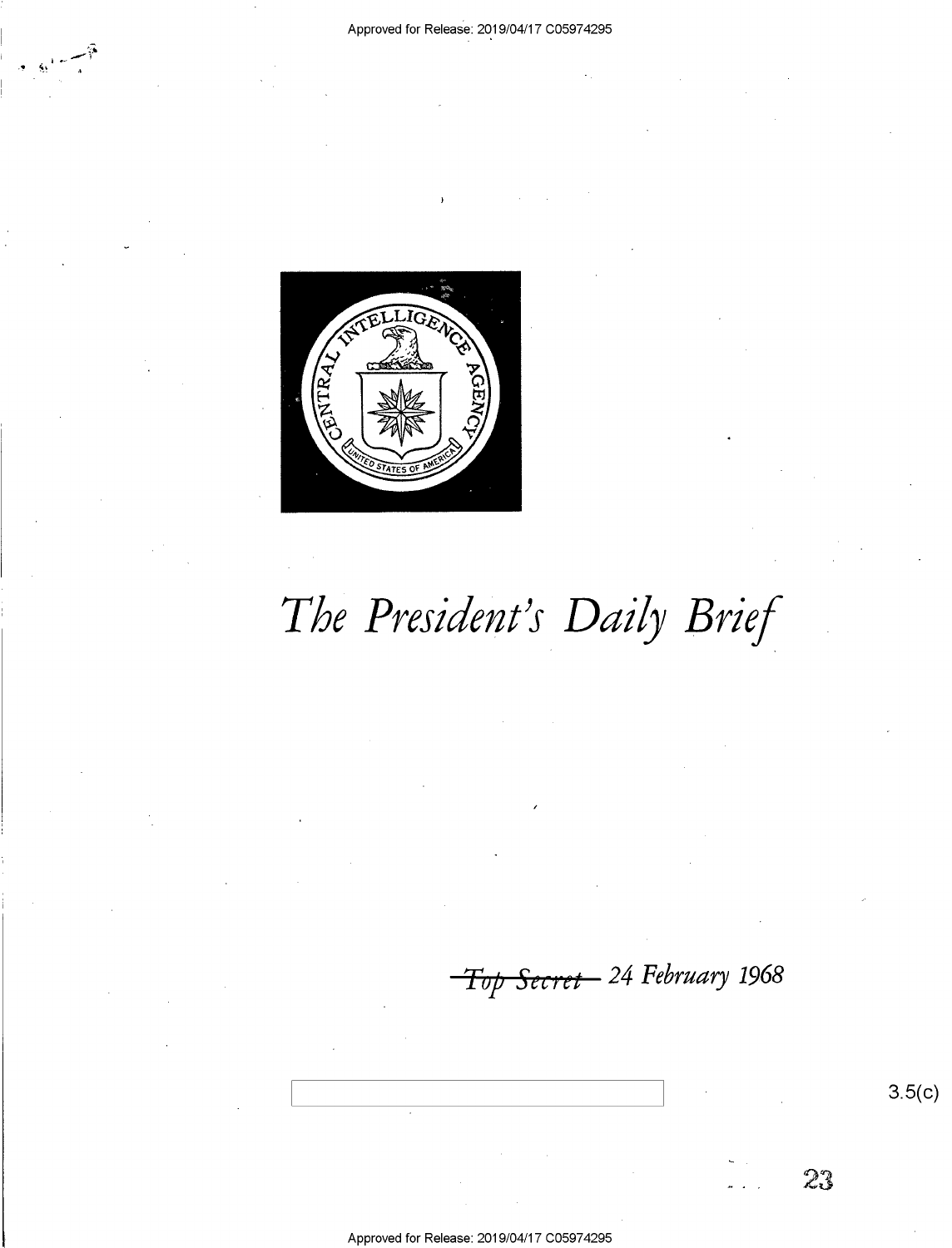### DAILY BRIEF 24 FEBRUARY 1968

l. South Vietnam

Saigon remains relatively quiet, but firefights persist on all sides of<br>the city. Some of these doubtless in-Some of these doubtless involve elements of the three Communist divisions now deployed in the capital More enemy troops are apparently headed that way, and one report, attributed to a Viet Cong official, says the Communists will launch another large-scale attack on the city before l March. '

Several cities in the north also appear threatened. These include Da<br>Nang. Quang Tri. and Hoi An. In the Nang, Quang Tri, and Hoi An. delta provinces, the signs are especially bleak. The Viet Cong have overrun many rural areas, while South Vietnamese forces remain tied down defending the cities. The Communists have been having such success in their recruitment drives in the delta countryside that their strength seems greater now than it was prior to the Tet offensive, despite their heavy casualties.

At last word, Communist forces<br>around Saravane had not yet followed up yesterday's artillery attacks with a ground assault on the town. A few miles to the southwest, however, heavy fighting was reported under way most of yesterday at the Laotian regimental head-<br>quarters at Lao Ngam. quarters at Lao Ngam. \ \ 3:3hX2) however, suggests that the attackers had been repulsed.

 $3.3(h)(2)$ 

3. Japan

2. Laos

<del>TOP SECRET</del> –

 $3.5(c)$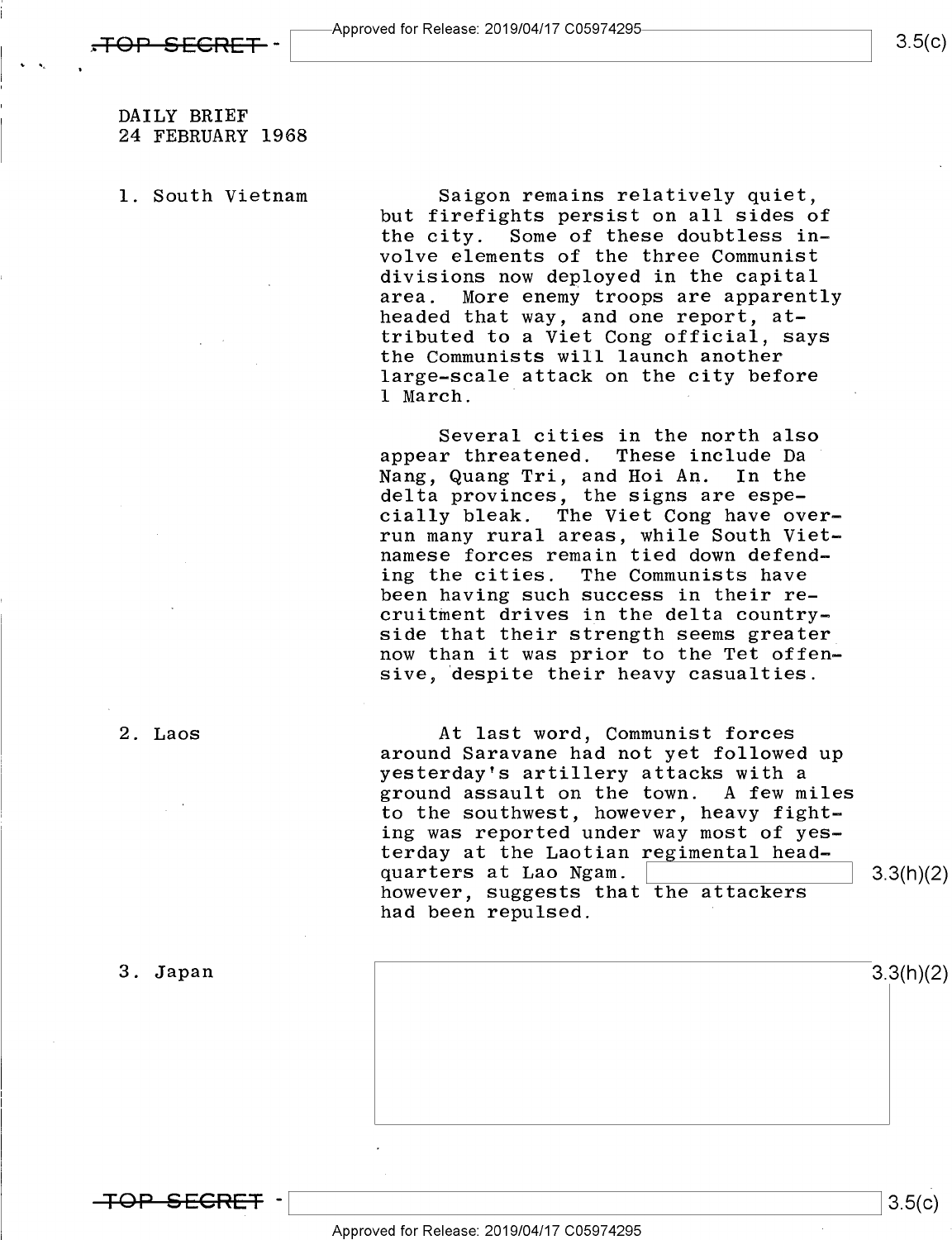

3.3(h)(2)



 $\hat{\mathbf{r}}$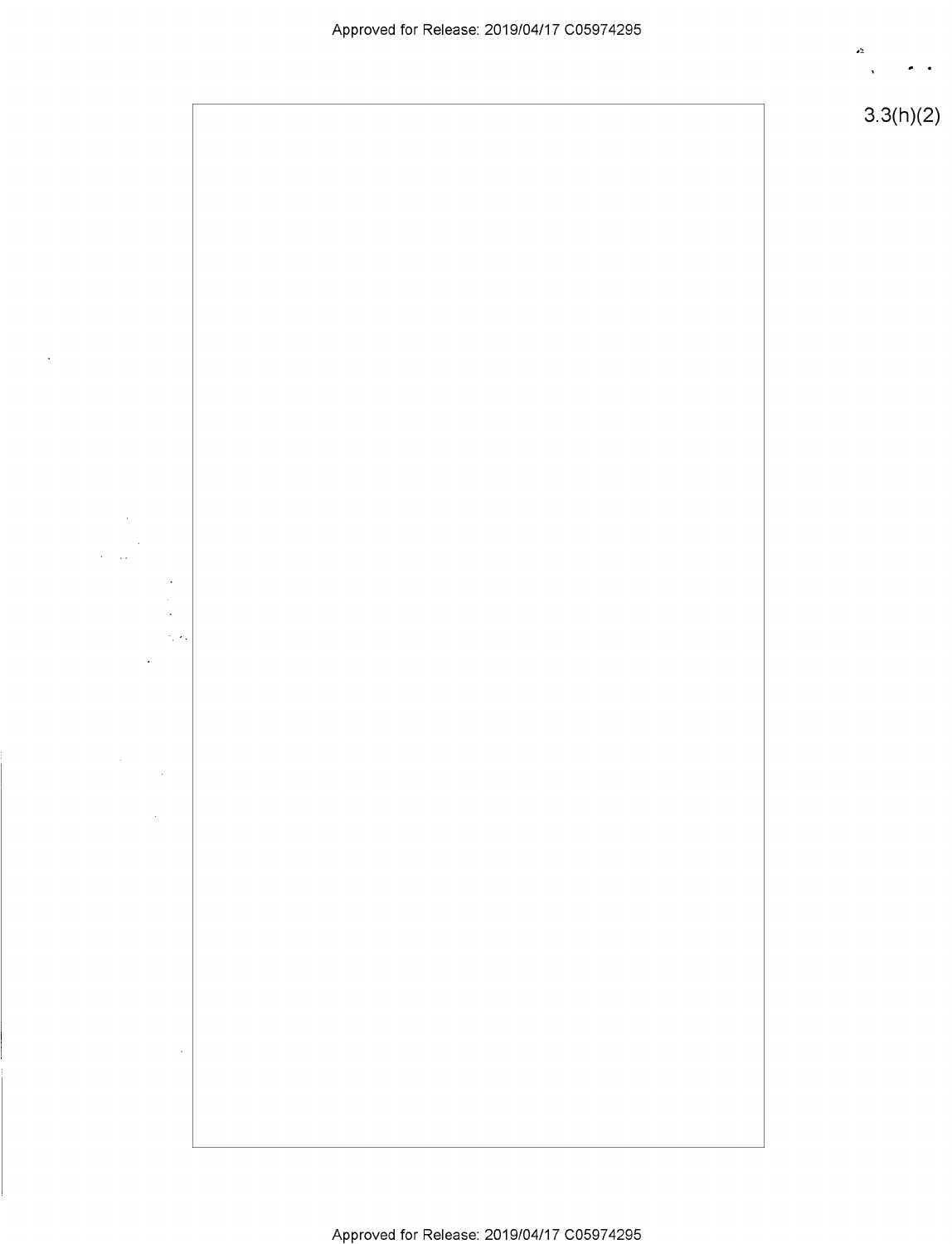$3.5(c)$ 

4. Thailand 'Government forces are finding it very rough going as they try to sweep several hundred tribal insurgents out of the northern mountains.  $\begin{bmatrix}3.3(h)(2)\end{bmatrix}$ 



6. Panama  $\blacksquare$  No significant change.

7. Cyprus Makarios had expected to be unopposed in tomorrow"s presidential election, but he was wrong. He has given up union with Greece as a practical objective, and the pro-unionists have put up their own man, a prominent psychiatrist. The Archbishop will probably swamp the psychiatrist, but Cypriot passions are quick to rise over the union issue, and there may be some unpleasantness.

<del>TOP SECRET</del> –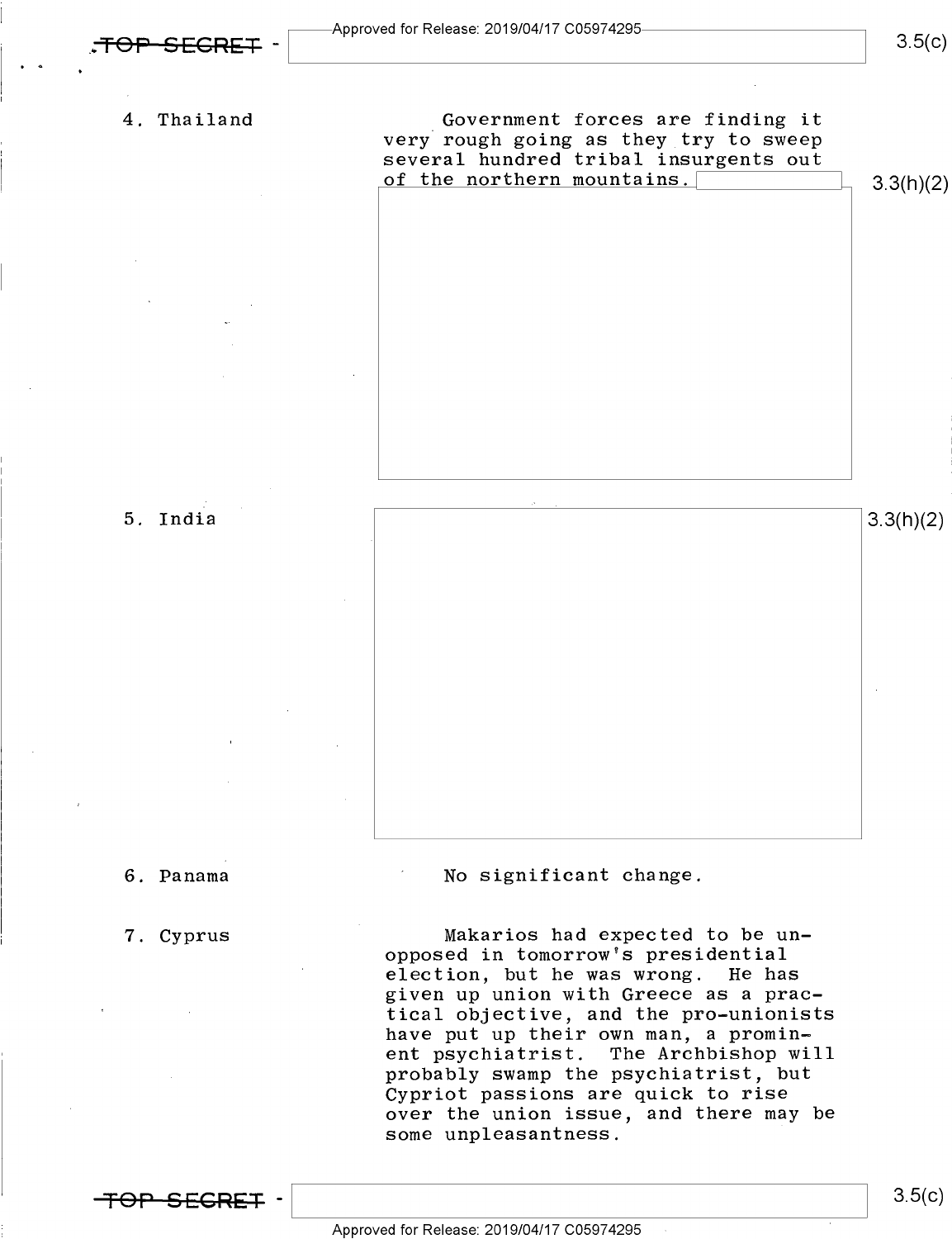>

8: International The "consultative meeting" of Com-<br>Communism '' munist parties opening in Budapest on<br>Monday will be the biggest such affair since 1960, but is not likely to come to much. Moscow has had to water down its objectives in order to draw a half-<br>way respectable turnout. Some sixty parties have been dragooned into sending representatives, but none are<br>coming from the Far East. The Rumanians coming from the Far East.<br>will go,

<del>TOP SECRET</del>

9. Soviet Union Soviet diplomats in various parts of the world continue to do battle on behalf of the US-Soviet draft nonprolif-<br>eration treaty.  $\boxed{\qquad \qquad}$  3.3(h)(2)

Approved for Release: 2019/O4/17 CO5974295

 $3.5(c)$ 

3.3(h)(2)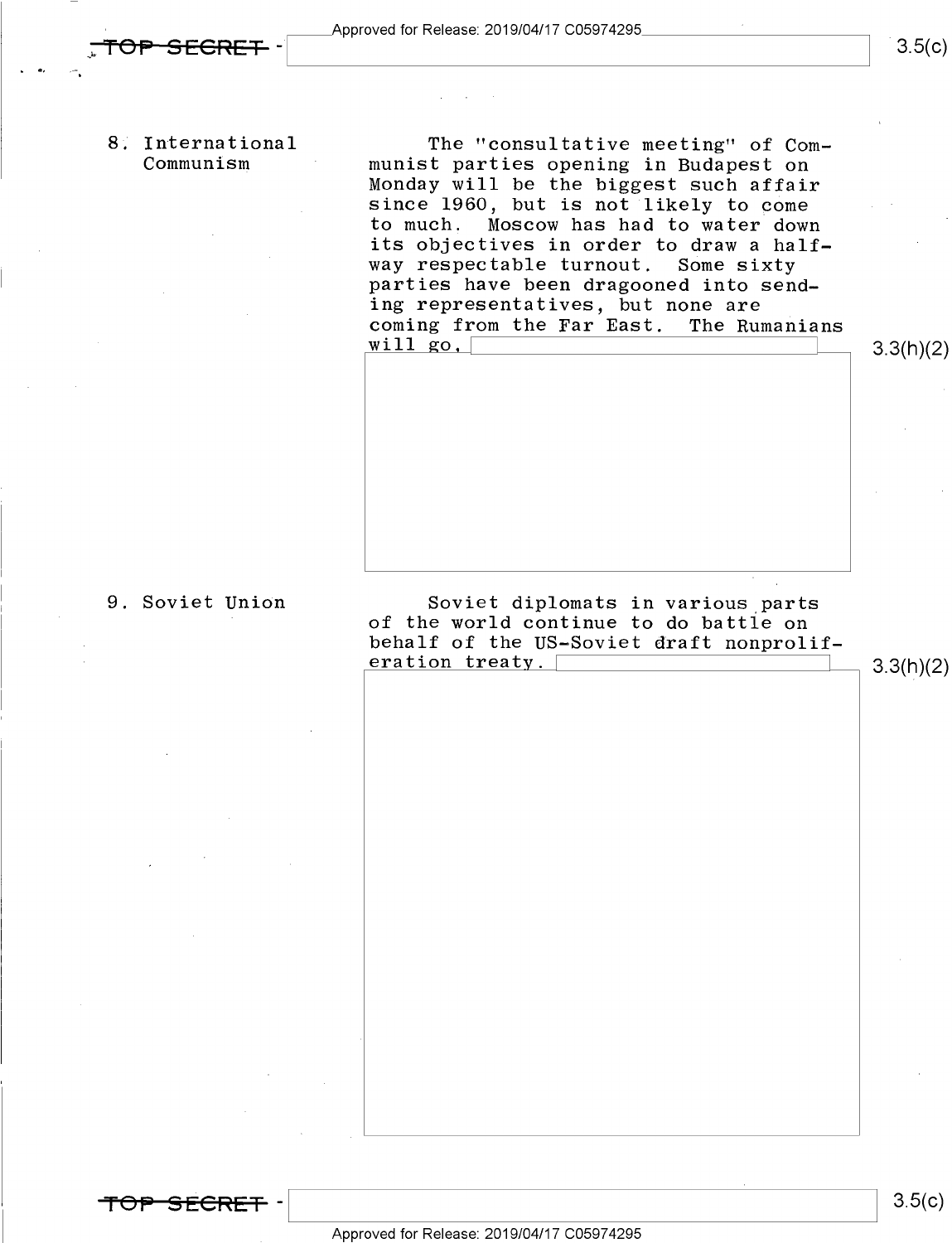$\tilde{\phantom{a}}$ 

<del>Top Secret -</del>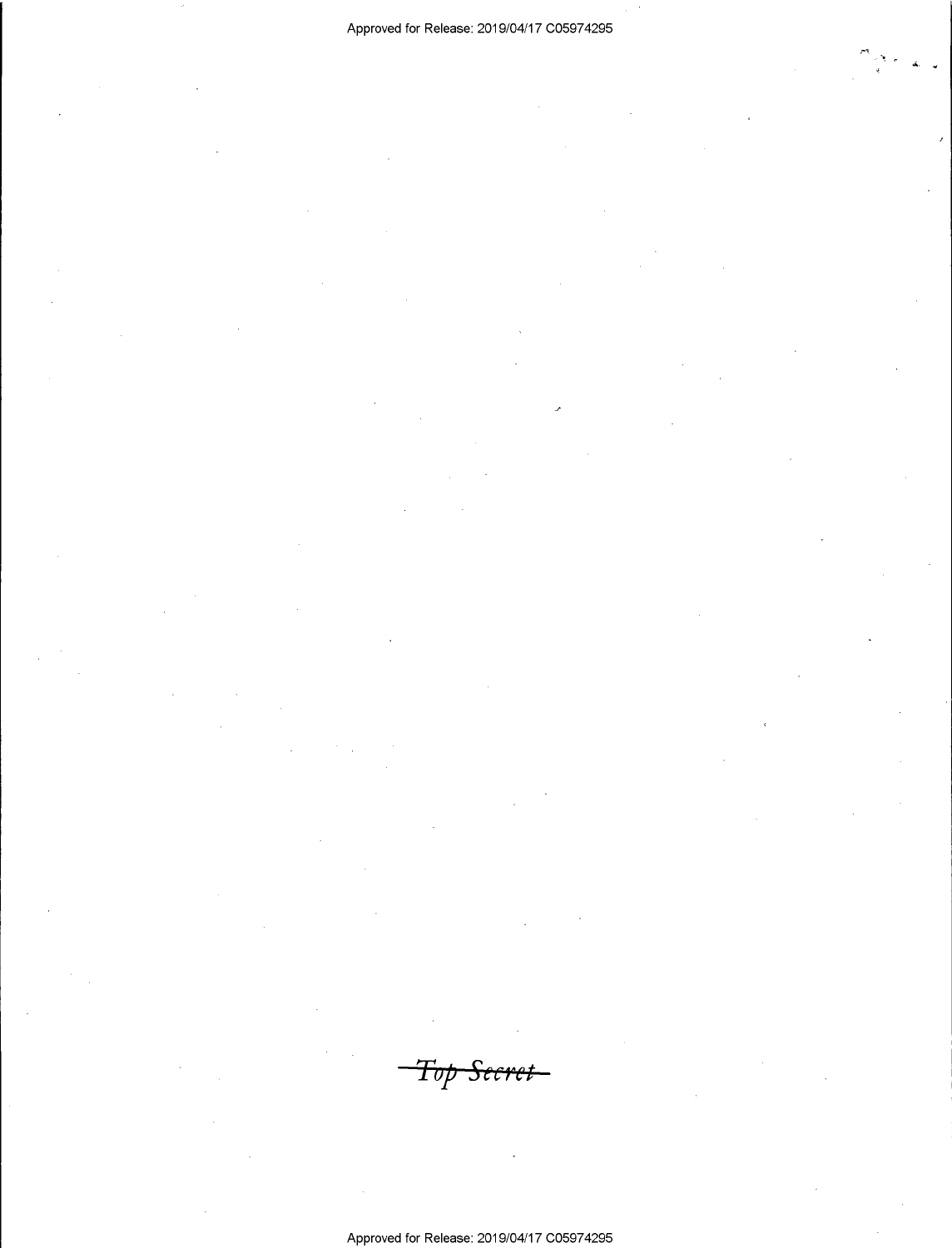**Top Secret** 



### FOR THE PRESIDENT'S EYES ONLY

## Special Daily Report on North Vietnam

Top Secret  $3.5(c)$ 

16 24 February 1968

Approved for Release: 2019/04/17 C05974295.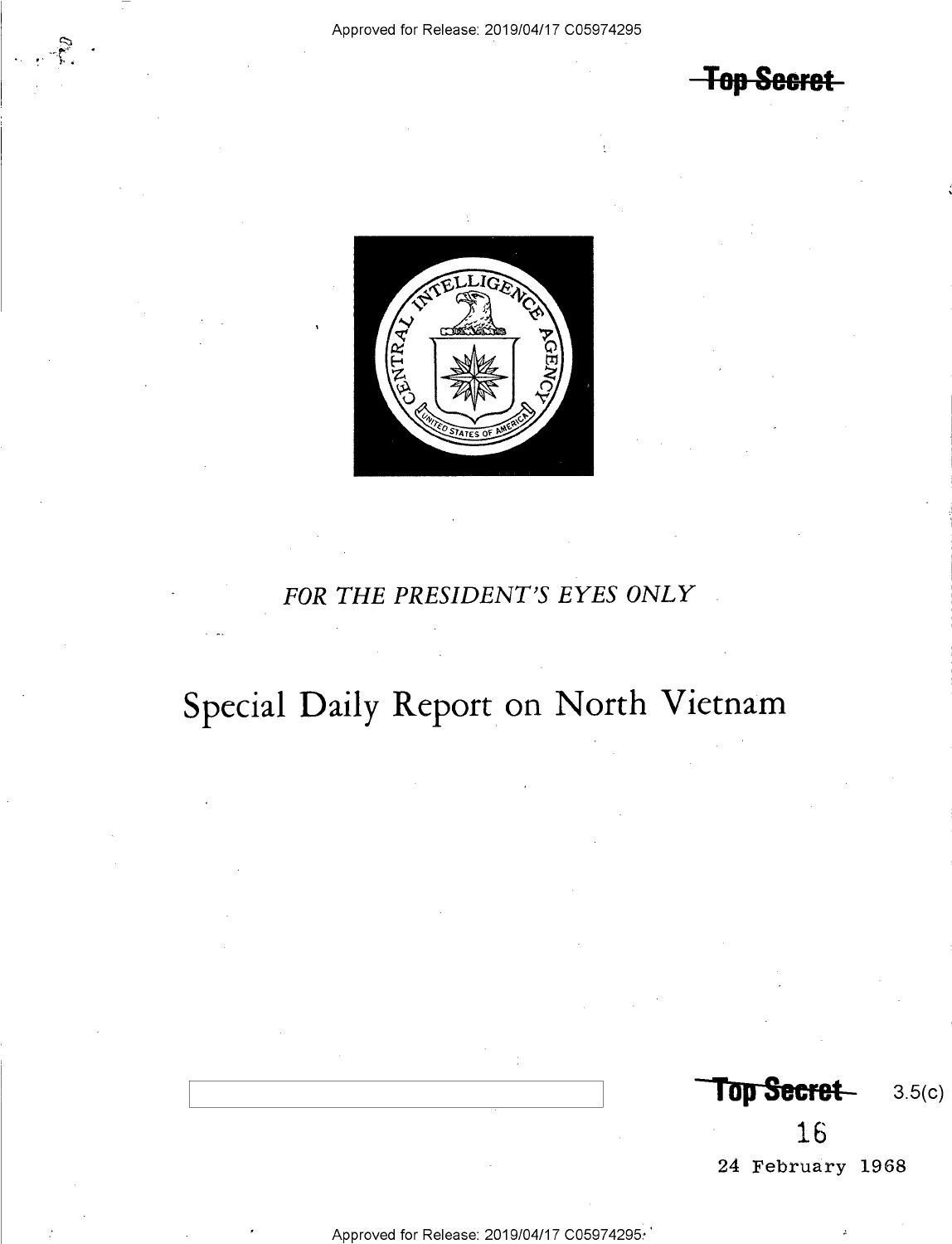

3.3(h)(2)

 $\mathcal{L}_{\mathcal{L}}$ 

# Special Daily Report on North Vietnam for the President's Eyes Only

### 24 February 1968

### I. NOTES ON THE SITUATION

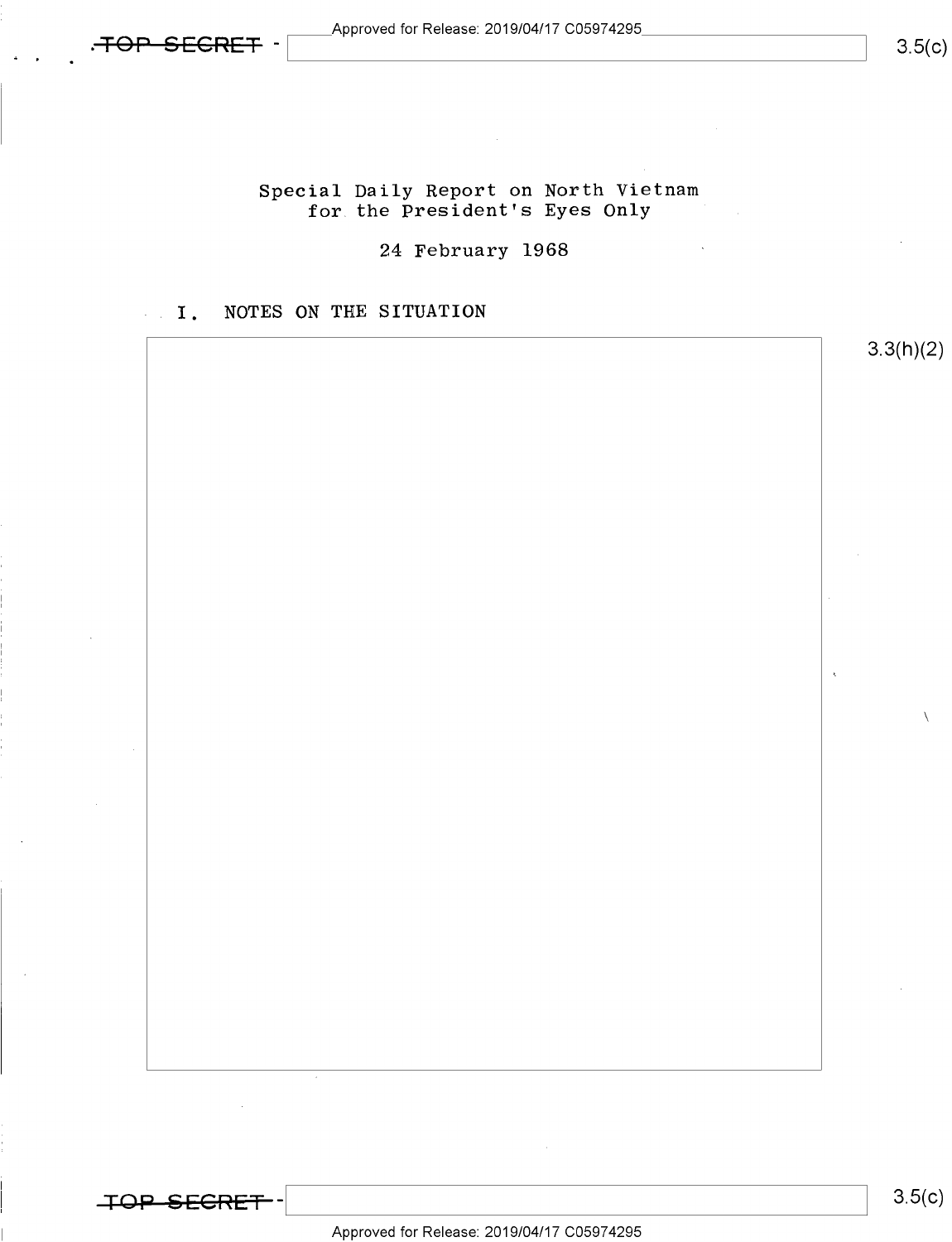<del>.TOP SECRET</del>

.. ...Limited Trade Between Singapore and North Vietnam May Be in Prospect: The Norfh Vietnamese trade delegation which was originally scheduled to leave Singapore on 26 February is remaining an additional three days.

concluded a number of deals with Singapore businessmen, particularly for the purchase of rice and rubber.

Hanoi does not have a regular trade office in Singapore, but may establish one there in the near future. Trade between the two countries is likely to remain quite small.

\* \* \*



 $3.5(c)$ 

 $3.3(h)(2)$ 

\it

3.3(h)(2)

3.3(h)(2)

3.3(h)(2)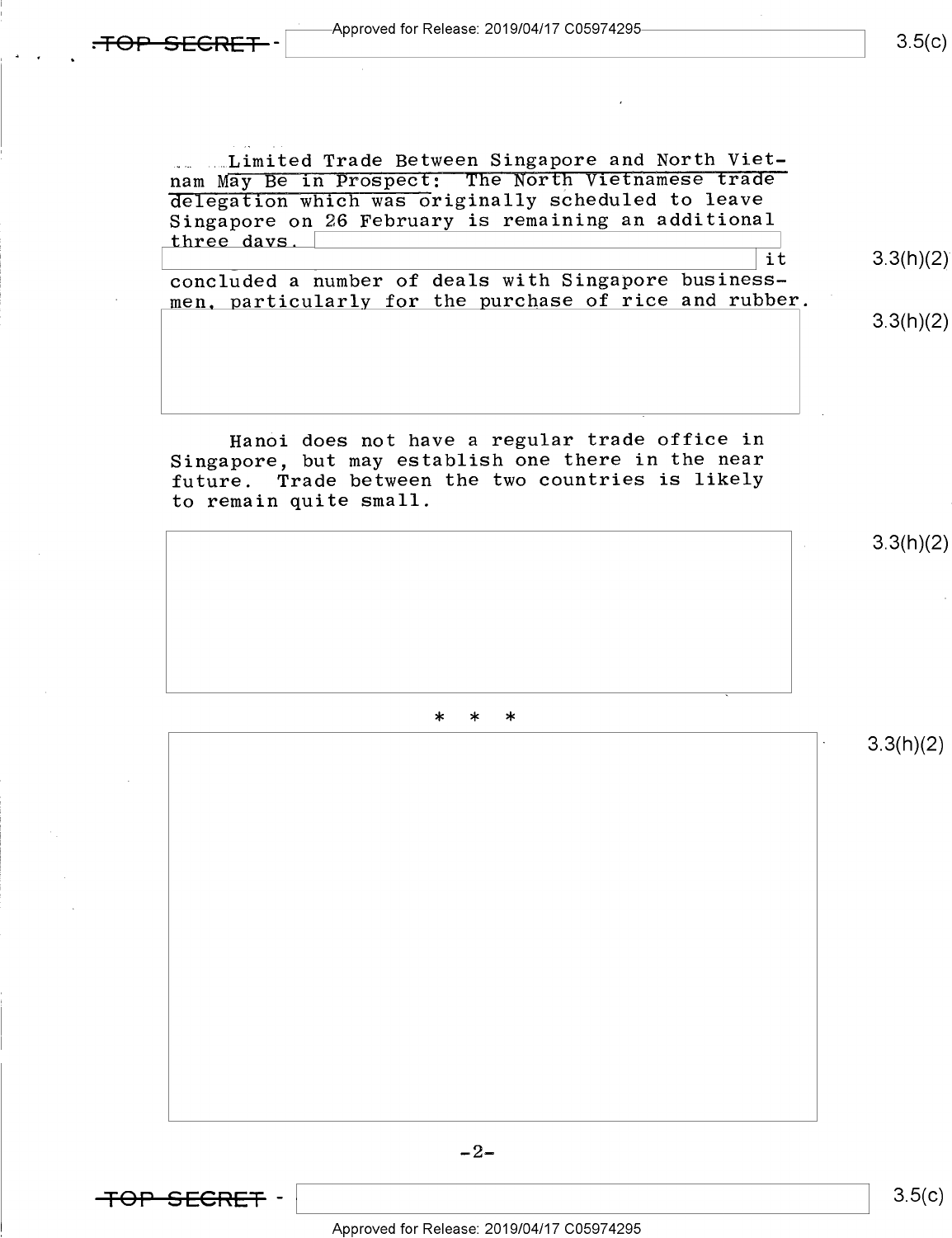$p_{\rm F}$   $\sim$   $p_{\rm F}$   $\sim$   $p_{\rm F}$   $\sim$   $p_{\rm F}$   $\sim$   $p_{\rm F}$   $\sim$   $p_{\rm F}$  and  $p_{\rm F}$  are  $\sim$   $p_{\rm F}$   $\sim$   $p_{\rm F}$   $\sim$   $p_{\rm F}$   $\sim$   $p_{\rm F}$   $\sim$   $p_{\rm F}$   $\sim$   $p_{\rm F}$   $\sim$   $p_{\rm F}$   $\sim$   $p_{\rm F}$   $\sim$   $p_{\rm F}$ 

 $3.5(c)$ 

3.3(h)(2)

#### \* \* \*

Threat to Kill US Prisoners: The Communists threatened on 22 February to refaliate for any execution of Viet Cong prisoners in Hue. According to both Liberation Radio and Hanoi, the newly surfaced "Thua Thien-Hue People's Revolutionary Committee" threatened to "adopt appropriate measures" against US troops captured in Hue if Communist prisoners were executed by South Vietnamese authorities.

The Communists frequently have made such threats against US personnel in order to prevent executions of Viet Cong prisoners. The only different element in this threat is the use of the new local "revolutionary committee"--an organization which the Liberation Front claims is non-Commu nist and is now in "control" of Thua Thien Province and Hue city.

\* \* \*

3.3(h)(2)

 $3.3(h)(2)$ 

 $-3-$ 

 $\overline{\phantom{a}}$  s.s(c)